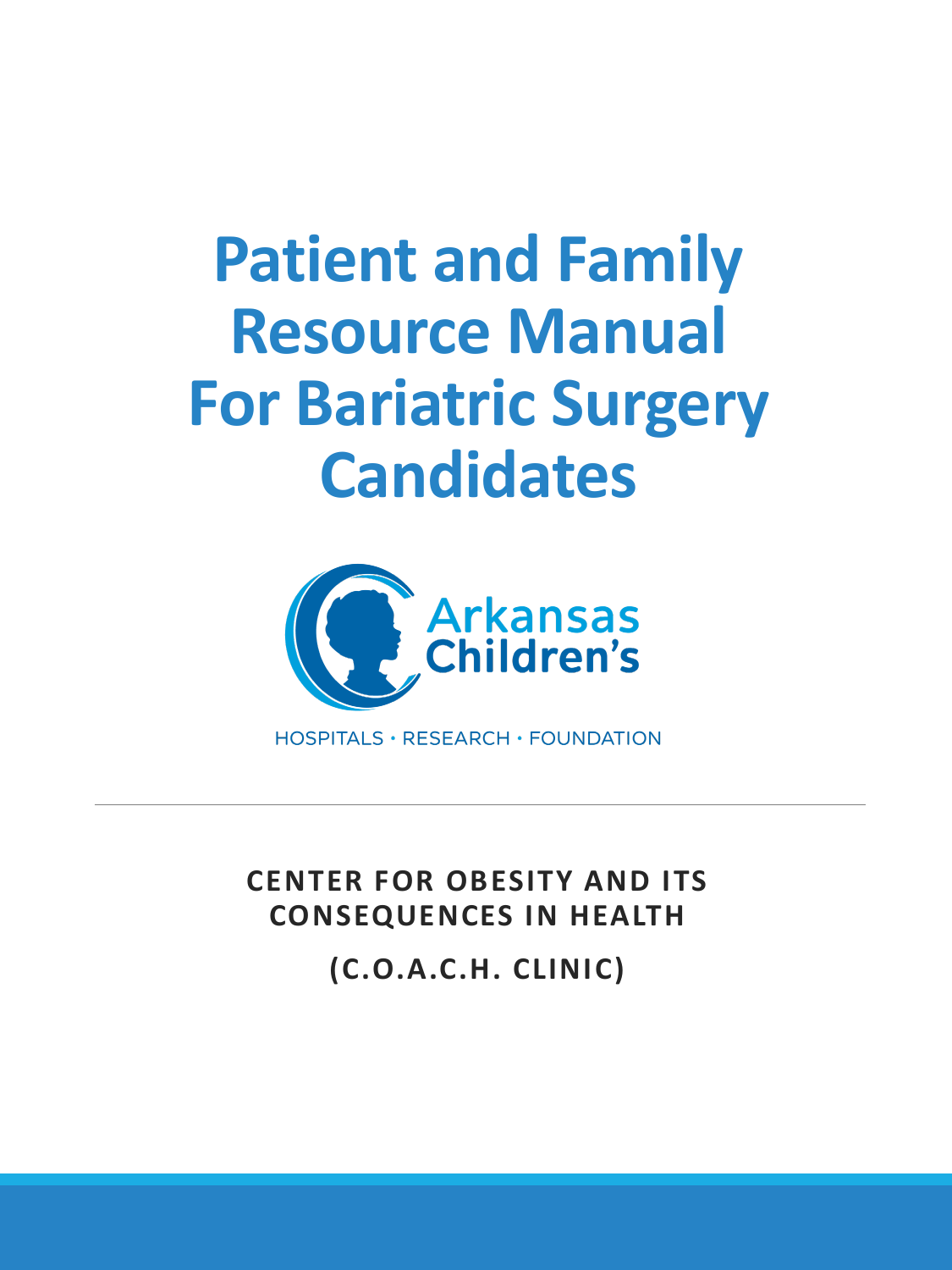## Important Contact Information

### **Bariatric Surgery Team**

Melvin Sidney Dassinger III, MD Pediatric Surgeon 501-364-1447 [dassingermelvins@uams.edu](mailto:dassingermelvins@uams.edu)

#### **Bariatric Medicine**

Jon Oden, MD Section Chief of Endocrinology 501-364-1430 [jdoden@uams.edu](mailto:jdoden@uams.edu)

Darlene Houser Surgery Scheduler 501-364-1446

## **Psychology**

Brandi N. Whitaker, PhD Professor of Pediatric Psychology 501-364-3537 [BNWhitaker@uams.edu](mailto:BNWhitaker@uams.edu)

**Registered Dietitian** Robin Gipson, MS, RD, LD Registered Dietitian 501-364-3061 [GipsonR@archildrens.org](mailto:GipsonR@archildrens.org)

**Specialty Nurse** Elyse Koon, BSN, RN, CPN 501-364-3061 Koone[r@archildrens.org](mailto:GipsonR@archildrens.org)

If you are experiencing a surgical emergency after hours or on a holiday, please call: 501-364-1100 and ask to speak with the general surgery resident on call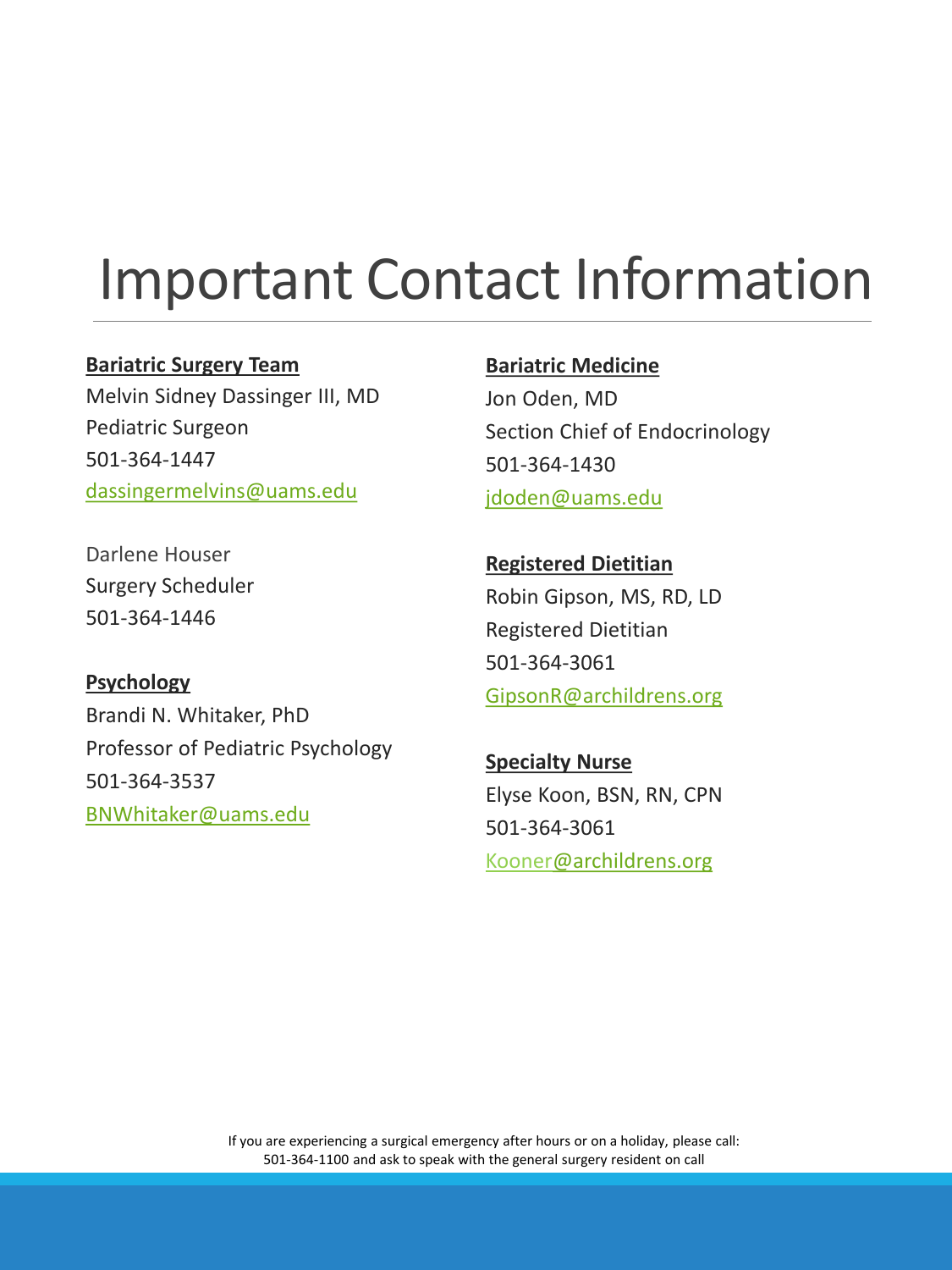# Considering Surgery

Obesity can lead to many lifelong medical complications including high blood pressure, type 2 diabetes, heart disease, obstructive sleep apnea and depression. Losing excess weight can decrease the risk of these diseases. Bariatric surgery can be a tool to help you get a step closer in achieving a healthier life.

Surgery is not for everyone. To be **considered** for surgery, one must:

- Attend 6 months of supervised weight management program at C.O.A.C.H. clinic
- Be at least 10 years old at the time of enrollment in the program.
- Have a BMI > or = 120 percentile of the 95<sup>th</sup> percentile with an obesity-related condition, or a BMI > or = the  $140<sup>th</sup>$  percentile of the 95<sup>th</sup> percentile without an obesity-related condition
- Be willing to complete follow-up visits for 5 years after surgery
- Be willing to complete all clinically required laboratory and diagnostic tests
- Have confirmation from a psychologist or psychiatrist that he or she is sufficiently mature to comply with the clinical protocol

Life after surgery is not easy. Having good family support makes this journey easier. Care-givers can provide healthy food choices, offer praise, and encourage exercise. They can also be a part of your new lifestyle by exercising with you and eating the same foods. To maintain your weight loss you must continue to make healthy choices and exercise. In addition, your surgical and medical team will follow you closely to help you transition to the new way of life.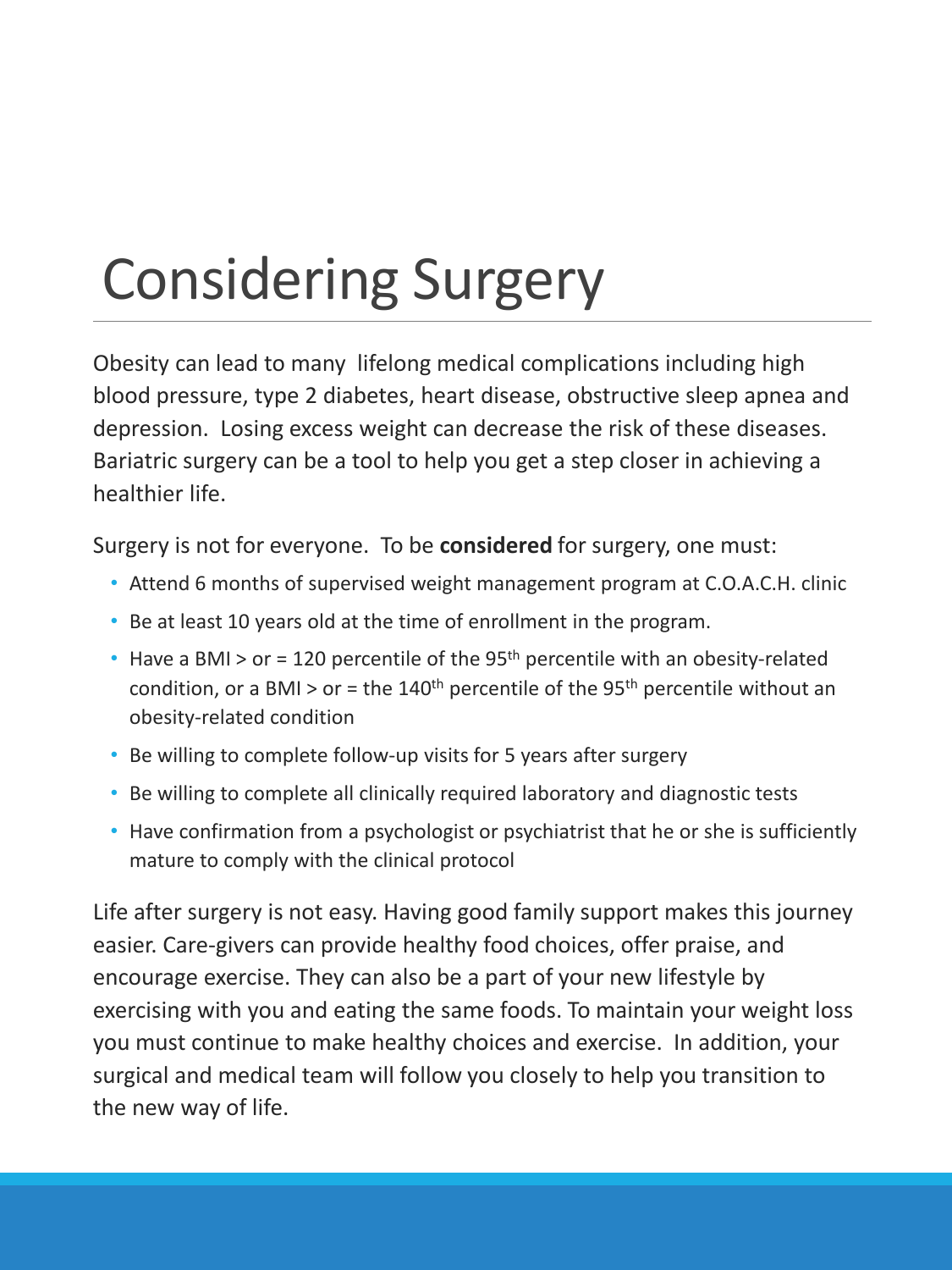## Before Surgery

All patients are required to complete 6 months of supervised medical weight management in C.O.A.C.H. clinic. Assessments will be made by the medical team to see if you qualify for this surgery.

Once you have been qualified, you will be asked to:

- Continue being committed to changing your eating and exercise habits
- Complete a sleep study to rule out obstructive sleep apnea
- Consult with our anesthesia department
- Schedule other medical consultations as needed
- Obtain fasting blood work two weeks prior to surgery
- Stick to the **two week pre-surgery weight loss diet\***

### \***Pre-Surgery Weight Loss Diet**

All surgery patients must undergo a two week pre-operative weight loss diet. This diet consists of protein shakes, sugar-free drinks and limited raw vegetables.

This diet is vital to having a safe surgery. Adhering (sticking) to this diet helps to shrink the liver, which makes the operation easier and safer. If patients do not follow this diet, **the surgeon may cancel surgery the day of the operation.**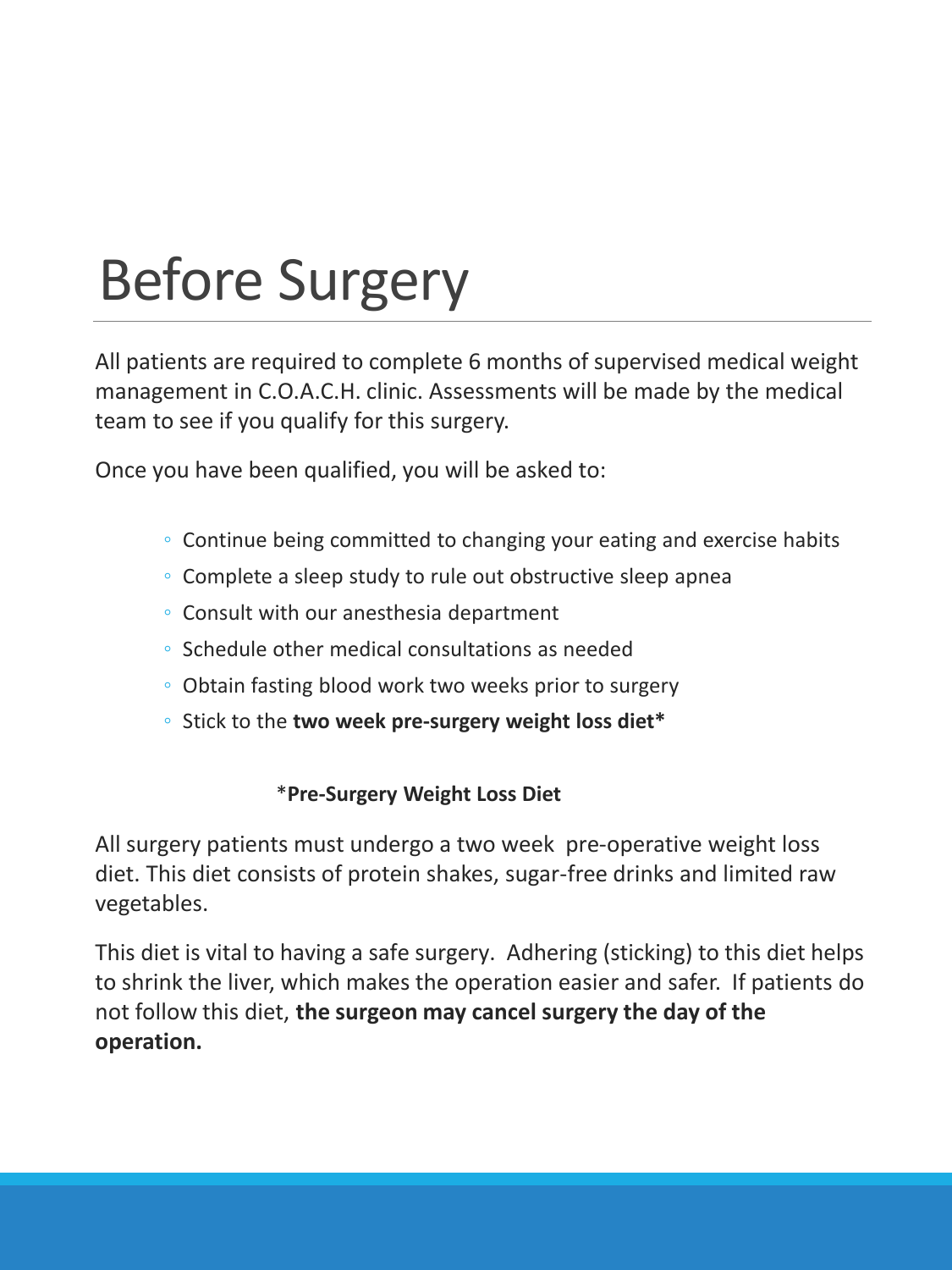## Recovery After Surgery

Expect to spend one or two nights at the hospital after surgery depending on your needs.

You will be discharged home on liquid pain medicines and will be able to return to school one week after surgery.

After surgery, the diet will be advanced slowly from clears to liquids to allow healing to take place. You can expect to return to drinking shakes for 2-3 weeks. Gradually, the diet will be advanced to include pureed foods and finally solid foods of varying textures.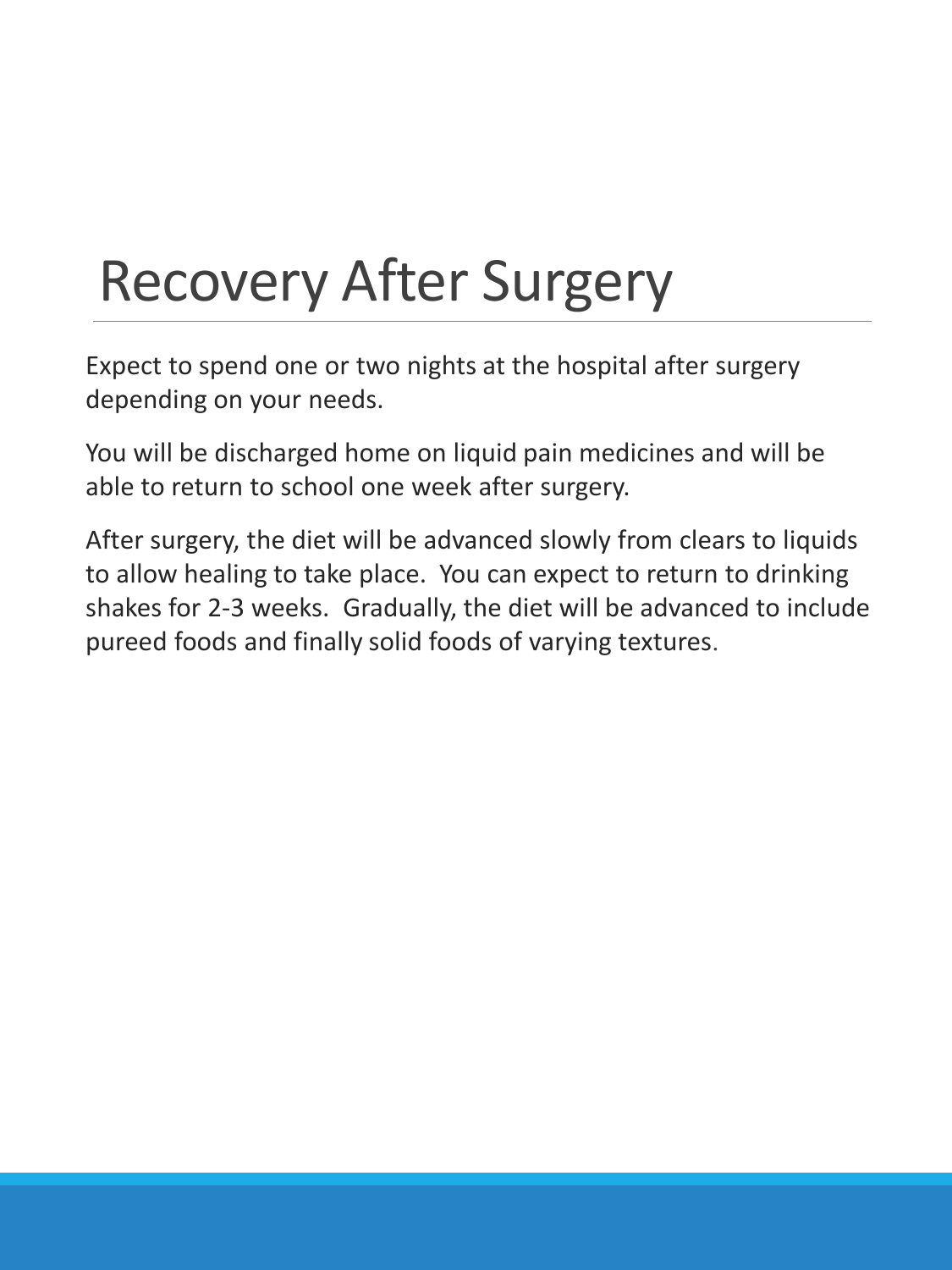## Insurance Approval

### **Please call your insurance company to discuss your options.**

It is important for you to be aware of your insurance company's policy for coverage of bariatric surgery. Knowing what is required by your insurance company will ensure that our team is able to submit all of the necessary paperwork for surgery approval.

### **Before submission to the insurance company, you must:**

- Complete nutritional, psychological and surgical evaluations
- Complete 6 months of medically supervised weight management visits through C.O.A.C.H. clinic
- Comply with behavioral changes recommended by the team

### **Documentation needed for insurance submission:**

- Letter documenting 3-6 months of medically supervised weight loss
- Letter from psychologist clearing you for surgery

If your medically supervised weight loss is completed in C.O.A.C.H. clinic, and you have been given the clearance to go forward with the surgery we will write a letter to the insurance company detailing why you should have surgery. If your primary care provider supervised your weight management, then **this letter must come from him/her**. Please request this letter from them and have it faxed to our office at **501-978-6471**. This letter should clearly detail your weight loss attempts and any weight related comorbidities (conditions) you may have.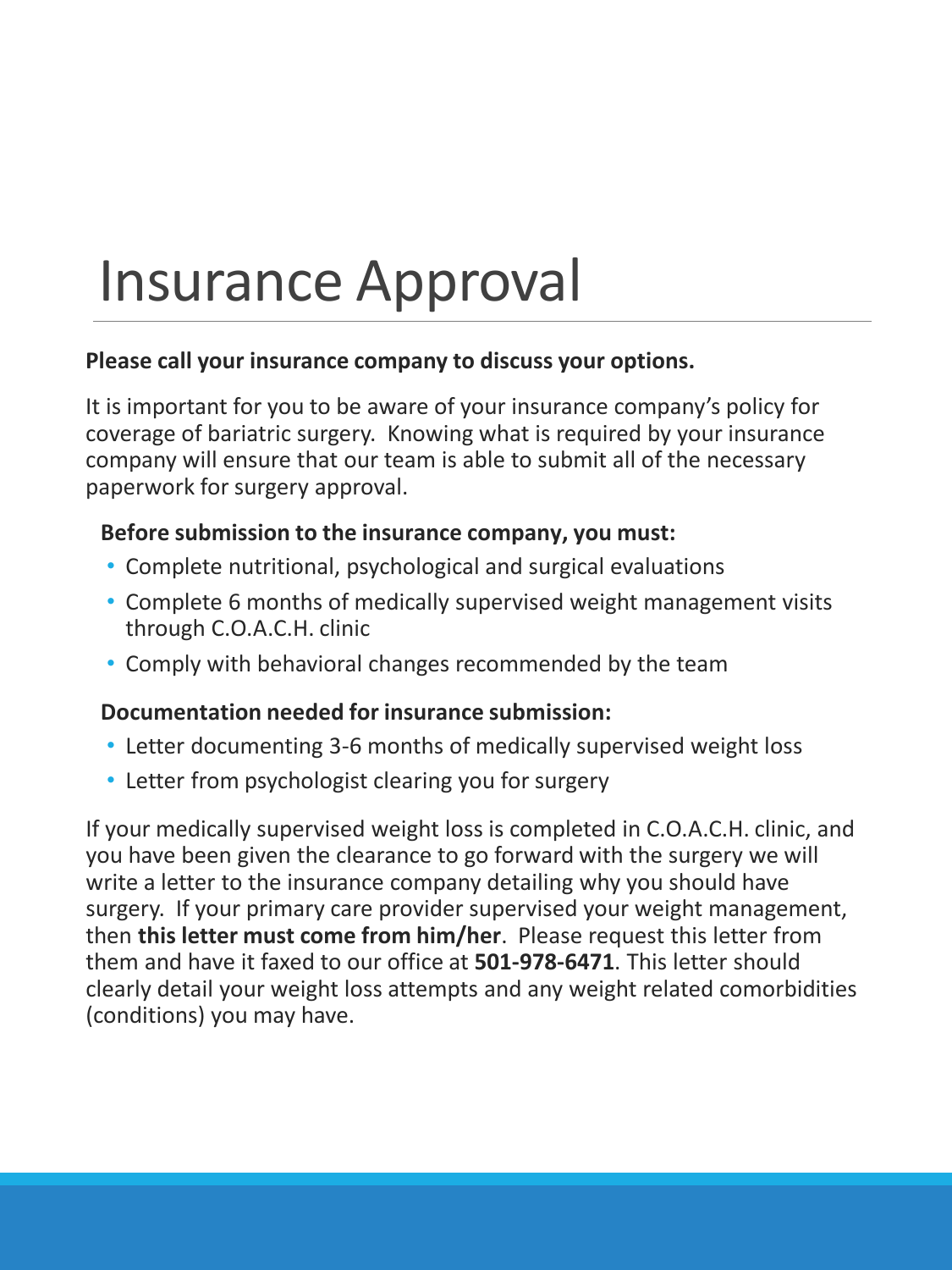## Scheduling Surgery

Once the surgery has been approved by the insurance company, we can schedule your surgery in 2-4 weeks.

Our office will follow up on the insurance approval process and keep you updated. Any questions regarding insurance approval can be directed to Darlene Houser, our surgical scheduler at 501-364-1446.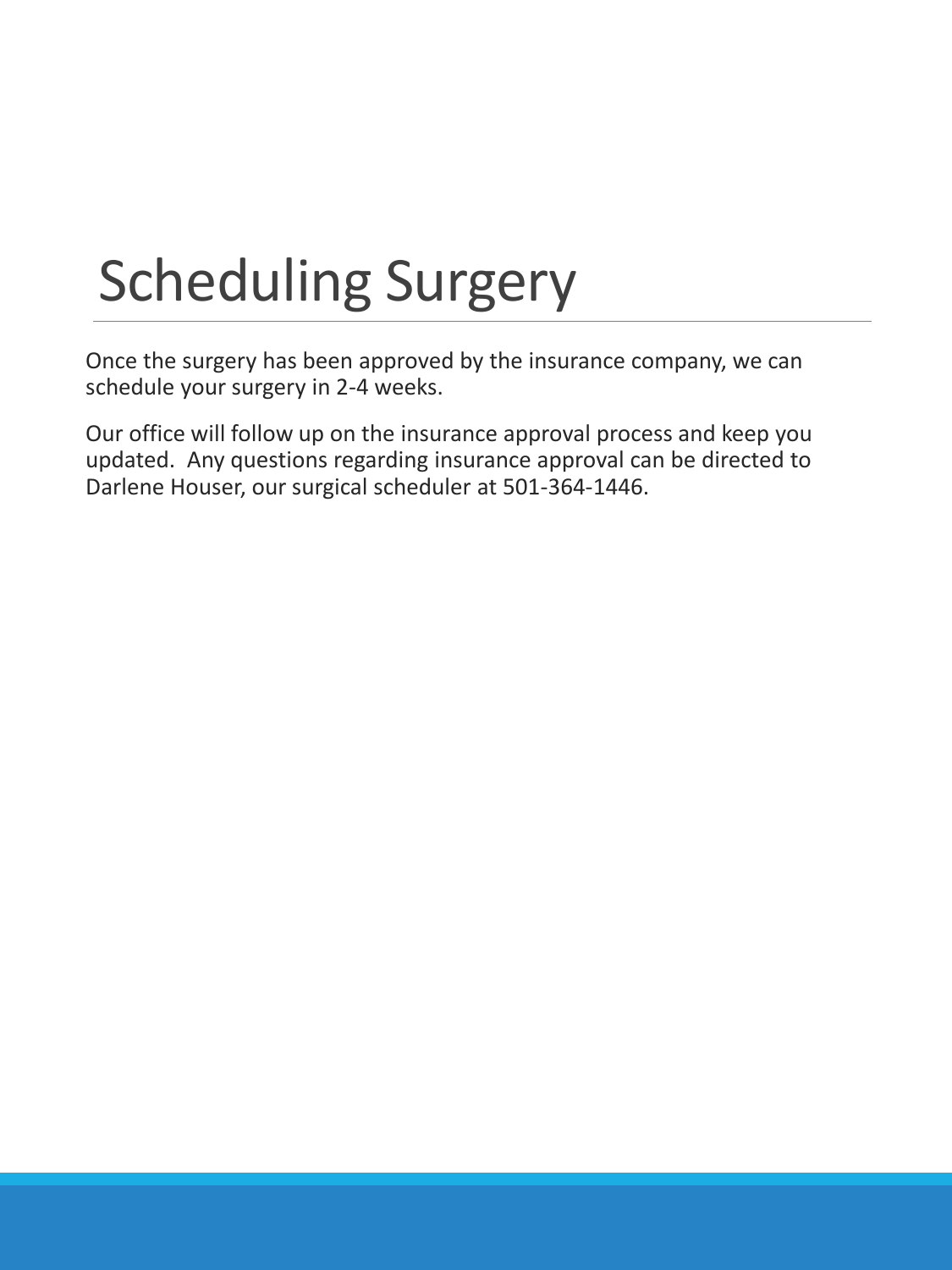## Surgical Procedure

### **Sleeve Gastrectomy**

In this surgery, part of the stomach (approximately 75-90%) is removed leaving the patient with a long banana shaped stomach. The intestines are not altered. Therefore, all of the food that you eat is absorbed. It is thought that this surgery works by not only restricting the amount of food the stomach can hold, but by also removing the hormones that make you hungry.

### **Advantages:**

- Rapid weight loss
- Less risk of nutritional deficiencies
- Lower complication rate

### **Disadvantages**:

- Not reversible
- Potential leak from staple line
- Higher rate of heart burn
- One long staple line

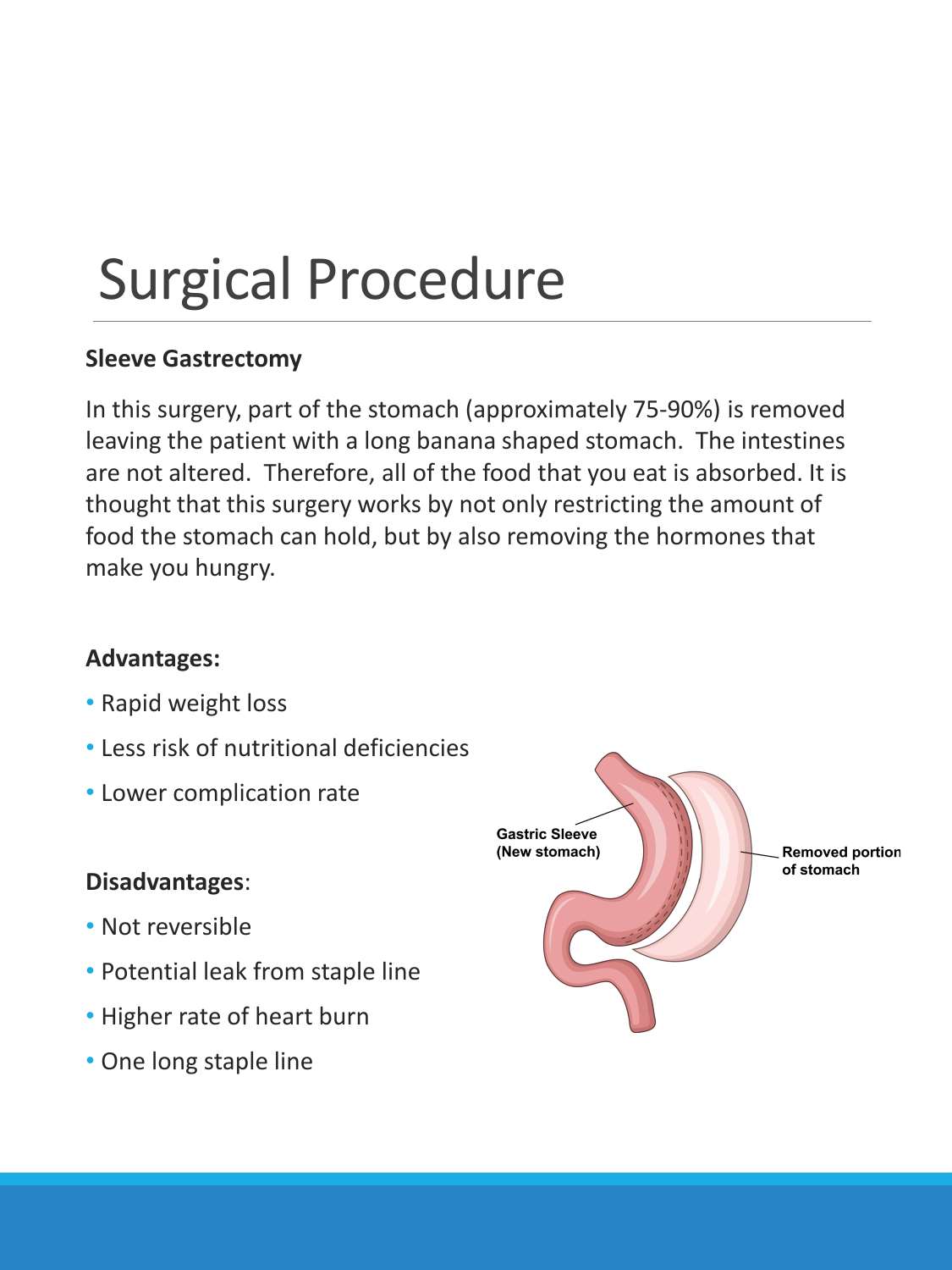## Risks

Weight loss surgery, like other surgeries, has risks. Everything possible is done to decrease risks. Below are some of the most common complications related to these procedures.

#### **Leak**

A 'leak' is when gastric contents are able to come out of the staple line. Leaks are most common right after surgery and in the first few weeks following surgery. Signs of a leak are fever, increased heart rate and severe pain. If this occurs, you may need another operation. Your stomach is tested for a leak in the operating room and with a swallow study the day after surgery. You can decrease your risks of a late leak by closely following the postoperative diet.

#### **Pneumonia**

Pneumonia can occur after surgery from not taking deep breaths. Signs are fever, cough, shortness of breath and chest pain. If you develop pneumonia, you will receive antibiotics and oxygen as needed. You can prevent pneumonia by walking frequently, taking deep breaths and using the incentive spirometer (breathing device) 10 times every hour while awake.

#### **Blood clots**

Blood clots form when blood flow is slowed down. These commonly form in the veins of the lower leg. These clots can break off and travel through the bloodstream and into the lungs. If this occurs, it may be a life threatening emergency. You should tell the team if anyone in your family has a bleeding or clotting disorder as this may put you more at risk for a blood clot. Certain medicines, such as birth control, also make you more at risk for a blood clot. Signs of a blood clot in the extremities are swelling, pain/tenderness, warmth or redness. Signs of a blood clot in your lungs are severe chest pain and shortness of breath. You can decrease your risk of developing a clot while in the hospital by walking and wearing your compression boots. **You should be walking at least three times a day**. Compression boots are small boots that wrap around your feet and pump up with air. This helps to keep the blood circulating. In addition to these measures, a medicine called Lovenox is given to you every 12 hours while you are in the hospital.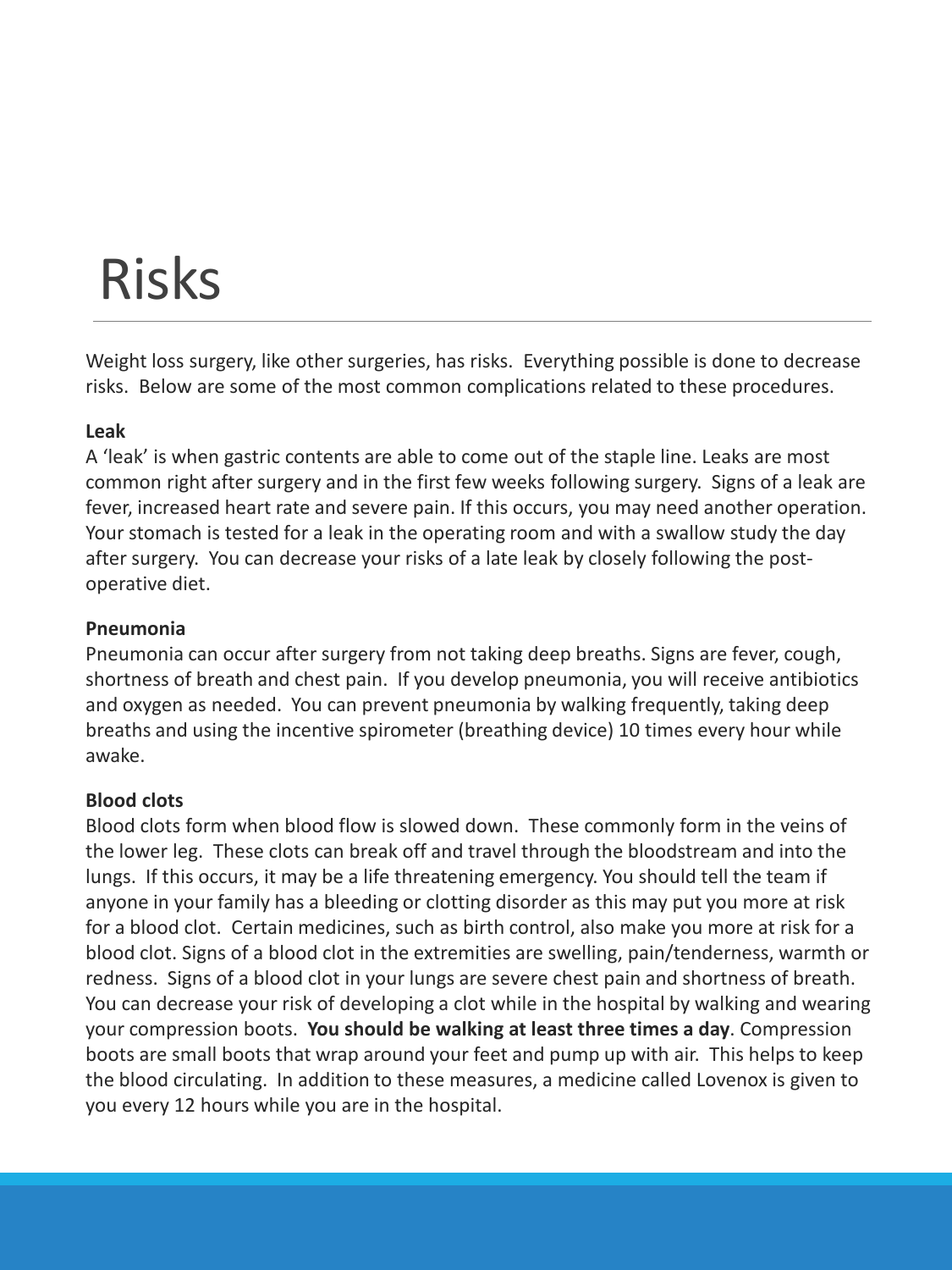## Surgery Timeline

After surgery has been approved, you will be seen by the pre-operative anesthesia clinic who will ensure it is safe to proceed with surgery. **Two weeks before surgery** you will start the pre-operative diet.

#### **Day of surgery**:

- Bring the clothes and toiletries you will need for a few nights stay.
- Bring any medicines you take on a daily basis.

#### **After surgery you will:**

- Wake up in the recovery room.
- Receive some pain medicines. Other pain medicines are available, but you must ask your nurse for these medicines.
- Be transferred to your room a few hours after surgery.
- Not be allowed to eat or drink anything after surgery.
- Have an x-ray study the morning after surgery where you drink a special liquid. This is done to check for a leak along the staple line on your stomach. After this test, you will be allowed to sip small amounts of liquid. You will not be allowed carbonated beverages (like soda), straws or sugar sweetened drinks.
- Not be allowed to swallow pills. Once you are tolerating small amounts of liquid, your pain medication will be changed to a liquid form.

The goal for discharge is to be able to consistently drink 120mL of fluid an hour.

You will be expected to walk the day of surgery and 3 times a day in the days following surgery. Please do not walk without the assistance of your nurse or an aid. Remember walking is important! It can help to prevent the formation of blood clots and pneumonia.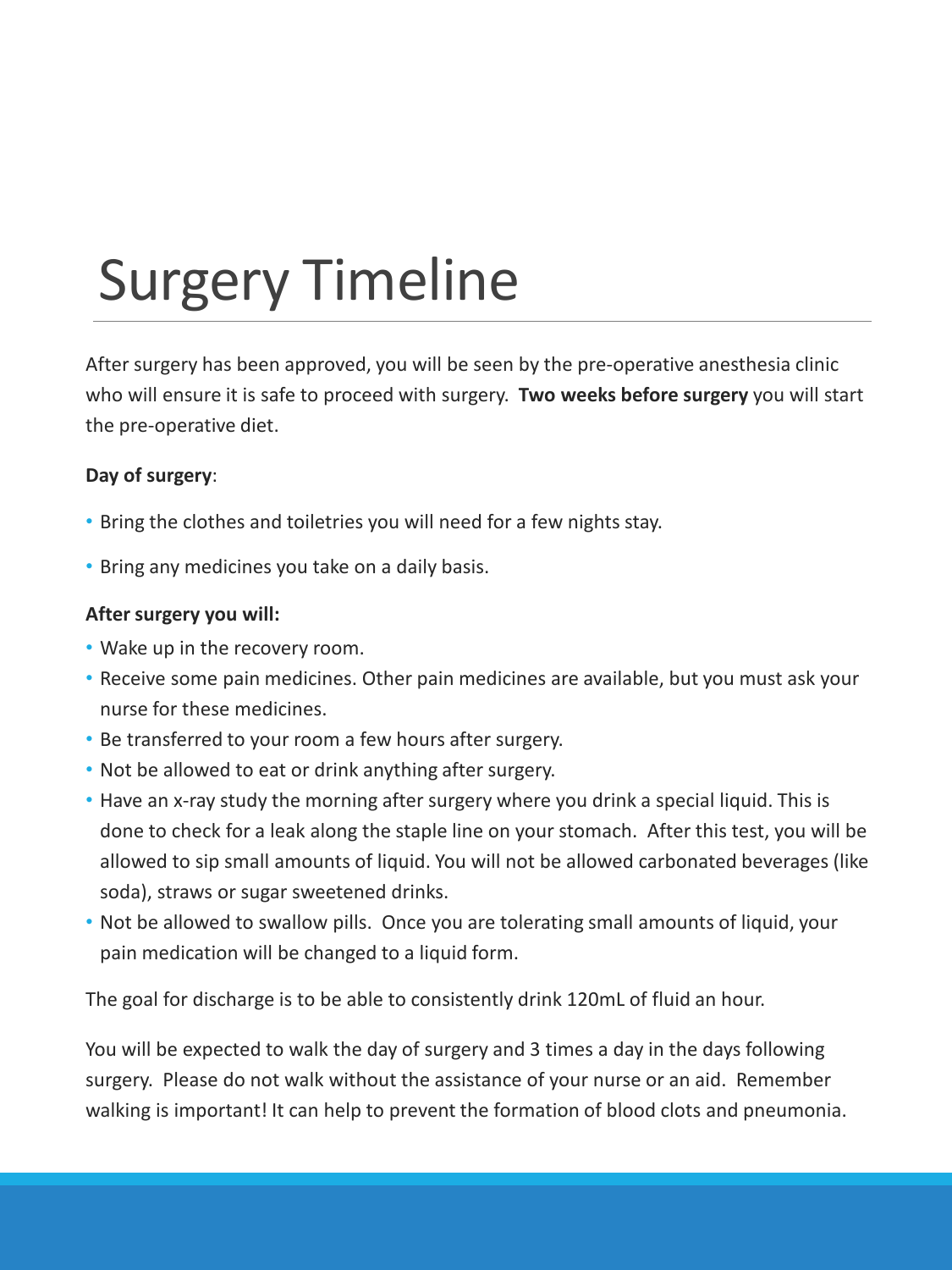## Discharge & Follow-Up

#### **Discharge**

- For the first 3 weeks after surgery, all of you medicines must be crushed or taken in a liquid form.
- You will be discharged with pain medicine. You can also take liquid or chewable Tylenol for pain.
- You must take a chewable or liquid multi-vitamin once a day. You will also take a calcium and vitamin D supplement twice a day. You must take these vitamins forever.
- You can return to school in about 4-5 days after surgery.
- No strenuous activity until after the follow up appointment, but we encourage walking. Try walking about 20 minutes a day until your follow up appointment.

#### **Follow up**

You will be scheduled to follow up in the C.O.A.C.H. clinic with your surgeon and physician/advance practice registered nurse 2-3 weeks after surgery. After that appointment, you will need to follow up with the medical team. Make an appointment to see the surgical team at 3 months, 6 months, 9 months and 1 year after surgery. You may call 501-364-4000 to schedule these appointments. At your one year follow up appointment, blood tests will be drawn to compare to the ones that were drawn prior to surgery and a repeat swallow study will be completed. We recommend you follow up with the C.O.A.C.H. clinic for 5 years. It is easy to backslide into old habits. Being involved with the C.O.A.C.H. clinic can help keep you accountable.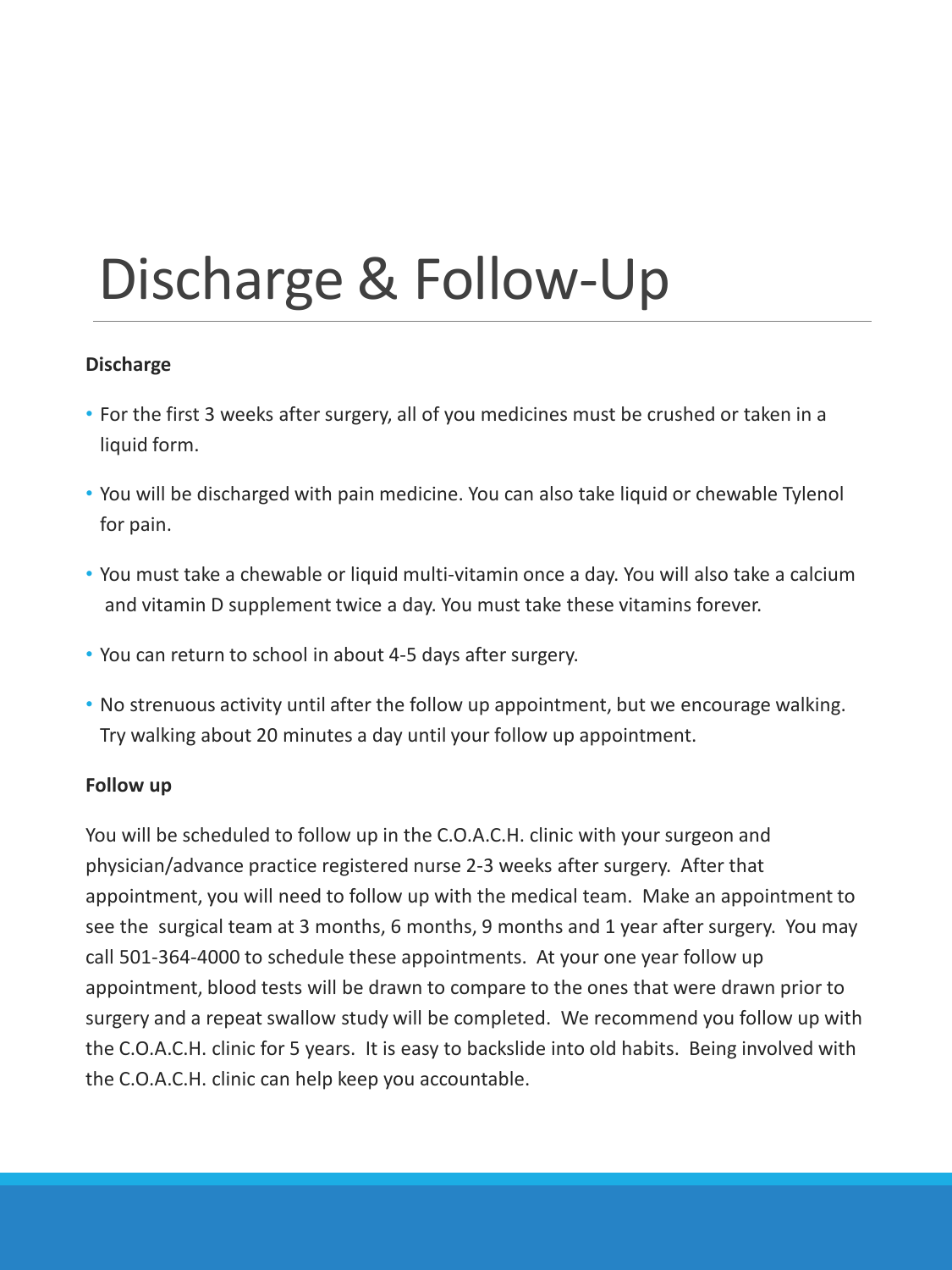# Life After Surgery

### **Alcohol**

Alcohol should only be consumed in small amounts (and by those of legal drinking age) because:

- **Surgery can change how alcohol is absorbed and digested. You may feel the** effects of alcohol more quickly.
- Alcohol can affect the way your body breaks down medicines.
- Alcohol has a lot of empty calories that can cause weight gain.

### **Sex and pregnancy**

As women lose excess weight, their ovulation may become more regular, increasing the chances of getting pregnant. It is important if you are choosing to be sexually active that you are protecting yourself against sexually transmitted diseases and pregnancy. Talk to your primary care provider about the right birth control for you after surgery. Some birth control options can increase food cravings. If you need help finding someone to talk to about birth control, we can assist you in getting an appointment with our adolescent health clinic. Due to nutritional demands on the body, we strongly recommend against pregnancy for 2 years after surgery.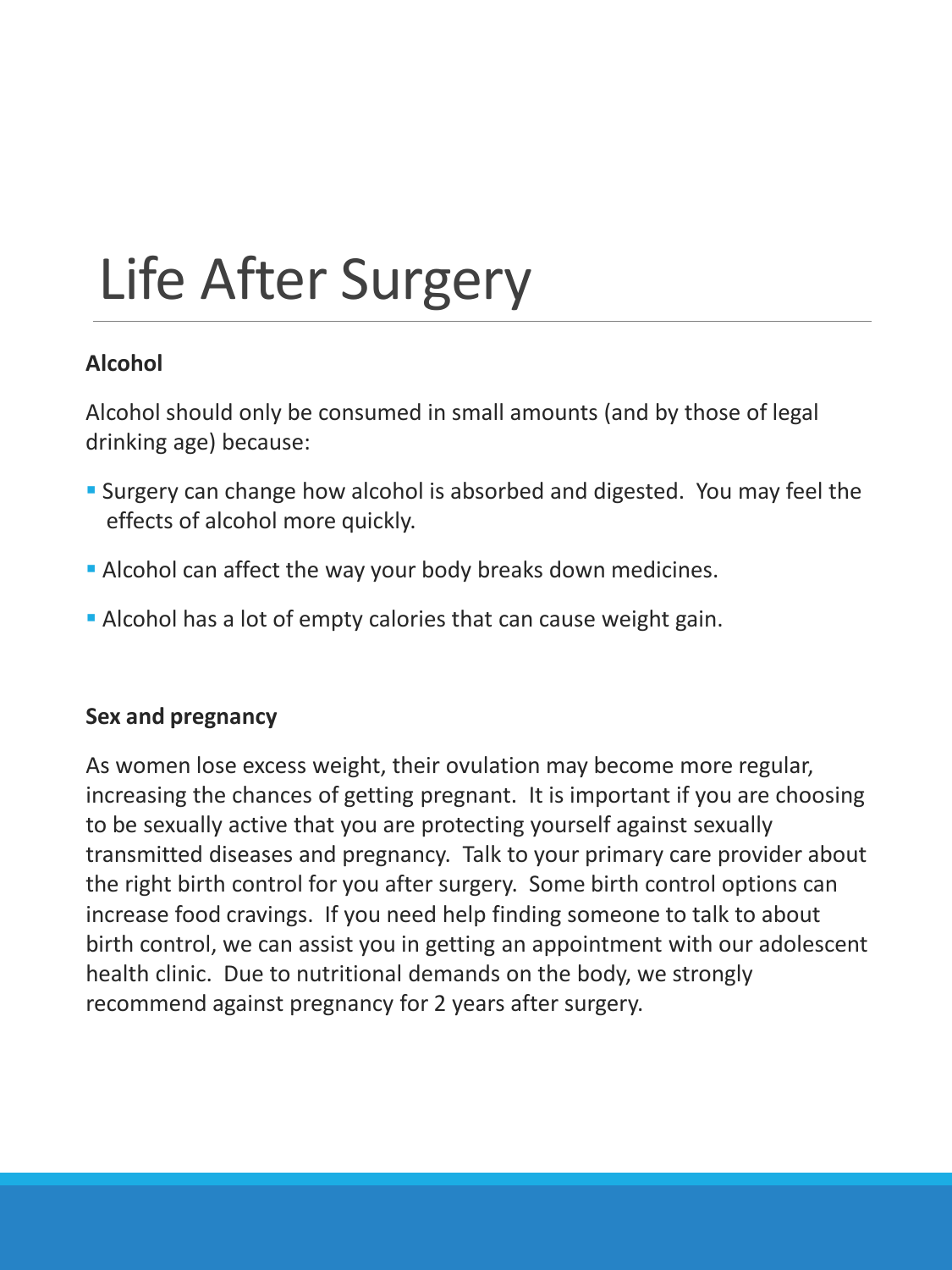## Nutrition Tips

- Avoid mindless eating. Mindless eating is eating in front of the computer, TV or while doing other activities.
- Assess your feelings. Are you really hungry or are you thirsty, bored, stressed or sad?
- Sit down to eat.
- Take smaller bites.
- Chew thoroughly (about 20 times).
- Stop eating **BEFORE** you are full.
- Plan your meals ahead of time.
- Drink plenty of water (approximately 64 ounces a day).
- Limit caffeine it can make you dehydrated.
- Eat protein at every meal aim for 60 grams of protein every day.
- Eat breakfast every day.
- Read labels know what you are putting in your body.
- Use a calorie counting app If you are eating out, look up the calories in your food choices first.
- If you are eating out, have the restaurant box up half of your meal before even bringing it to the table.
- Use smaller plates. You are more likely to fill up a bigger plate with more food and then eat it.
- Eat your vegetables!
- Write down **EVERYTHING** you eat. You'll be surprised how quickly it adds up.
- Track your exercise.